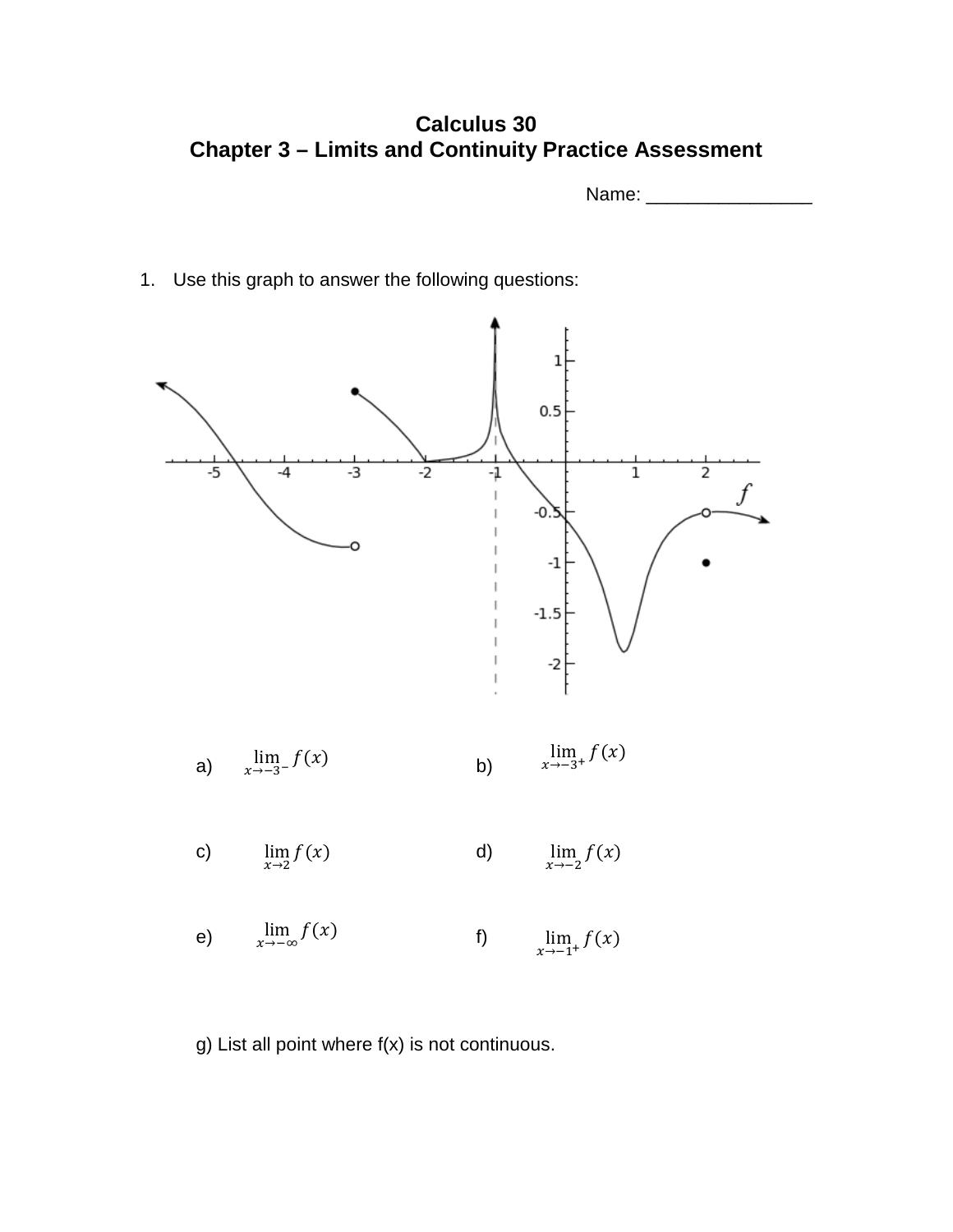2. Find the following Limits. All 9 types are given here, but you may use any of the nine systems of finding limits that you wish for each question.

a) 
$$
\lim_{x \to 2} x + 3
$$
 b)  $\lim_{x \to -4} \frac{x + 6}{(x + 4)^2}$ 

c) 
$$
\lim_{x \to 6} \frac{\sqrt{3 + x} - 3}{x - 6}
$$
 d) 
$$
\lim_{x \to \infty} \frac{\sqrt{4x^2 - x - 8}}{x^2 + 9}
$$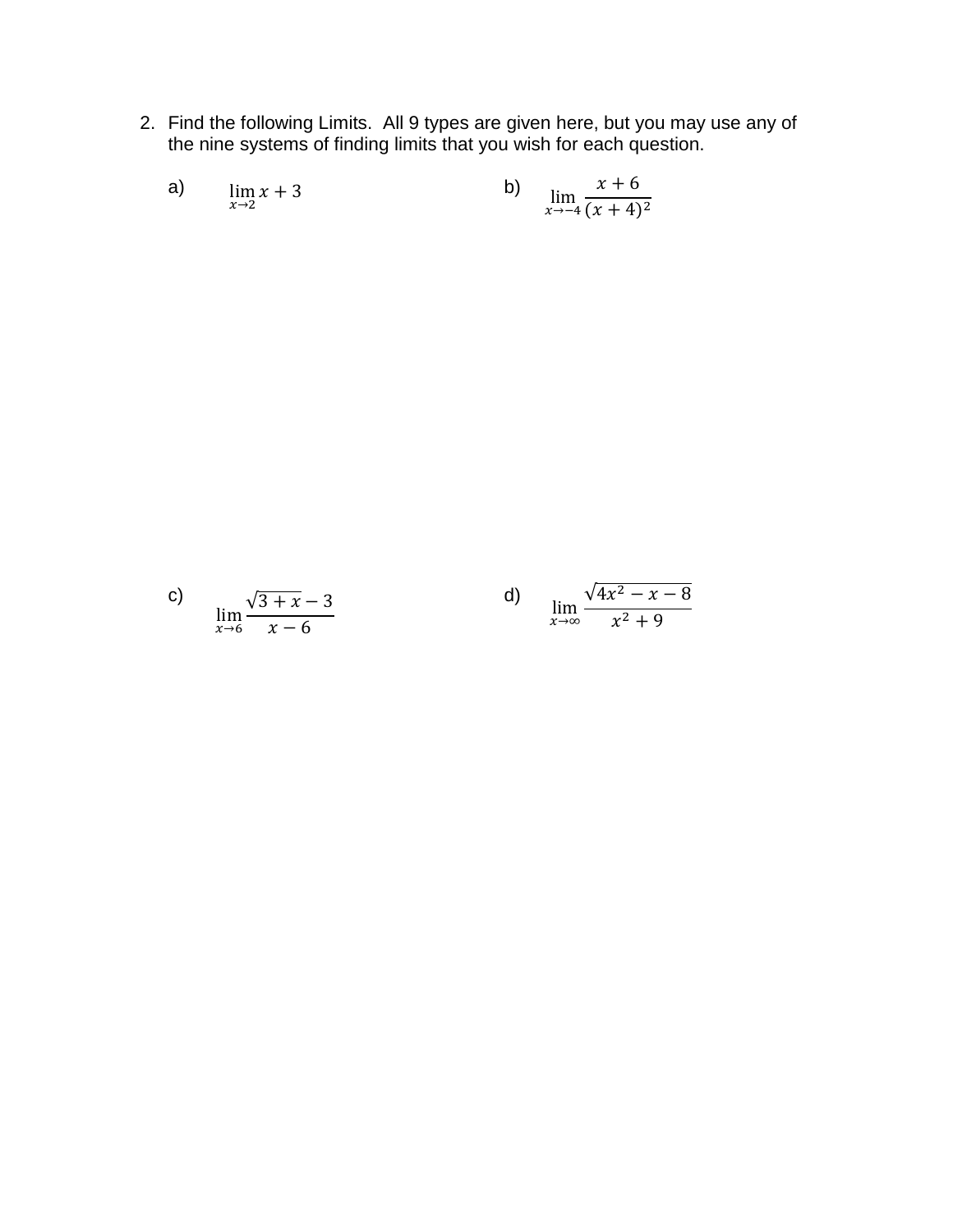e) 
$$
\lim_{x \to 6} \frac{x^2 - 7x + 6}{x^2 - 36}
$$
 f)  $\lim_{x \to \infty} \frac{6x - 5}{2x + 3}$ 

m) 
$$
\lim_{x \to 3^{-}} \frac{x-3}{|x-3|}
$$
 n)  $\lim_{x \to 0} \frac{(3+x)^2 - 4(3+x) + 3}{x}$